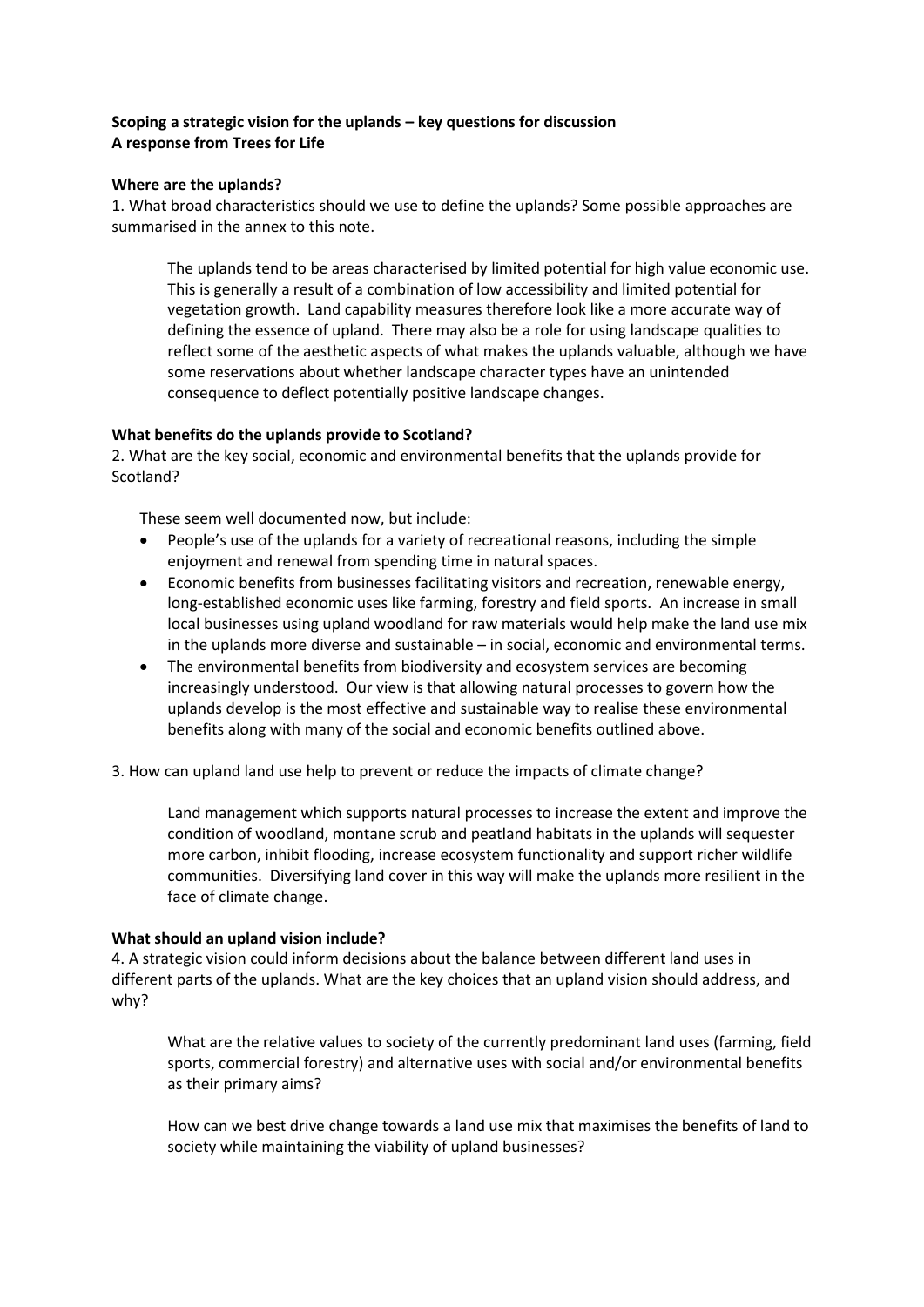The debate about the uplands has long been stymied by the difficulty in resolving conflicts between land uses offering direct economic returns to individuals and those with the potential to benefit society overall. If a new strategic vision for the uplands is to mean anything in practice, these conflicts and choices need to be explicitly acknowledged. Doing so will require us to ask fundamental questions about the consequences of continuing with land management which precludes changes to a more sustainable, more widely beneficial land use balance.

This leads onto questions about how we can move towards this balance, so the strategic vision should also consider the use of incentive regimes, the possible use of financial disincentives and perhaps even legislation. Naturally, the changing context provided by land reform and the possible implications of Brexit need to be borne in mind throughout this process. Indeed, this thinking should be used to help shape the post-Brexit future of financial support for land management.

5. Are there any other topics or issues that should be included in an upland vision, and if so why?

This issue seems pretty broad already!

6. Are there any topics or issues that should be excluded from an upland vision, and if so why?

No.

#### **How should the vision be developed?**

7. Which stakeholders do you think it would be particularly important to involve, and how? Would particular approaches be needed, for example, to reach particular groups? 8. What are your views on the process that might be needed to bring together the key interests and develop a shared vision?

The list of usual suspects in land use issues is well known. However, there is a wider set of stakeholders who, while affected by land use, tend not to engage with the issues because they aren't directly involved in land management. Both local communities and non-local communities of interest are affected by the way upland land use forms the context for their social, economic and environmental activities, but can often assume that commenting on land use decisions and strategy isn't for them.

We support broadening the conversation to include more of the people affected indirectly by upland land use and who stand to benefit from strategically-guided change. This will involve the challenges of illustrating how land use decisions affect their lives, how today's landscapes have changed over time and could evolve in the future, the potential ways positive changes can be brought about and how such stakeholders can make contributions to the discussion. Visual media and the arts can provide effective ways of highlighting these connections and stimulating conversations about the pros and cons of possible changes. Interpreting the gaelic heritage of landscapes can help to illustrate the extent to which change has taken place over time. Schools can also offer a good way to engage a wider community. Participative approaches can then provide accessible channels for stakeholders to articulate their aspirations and ideas.

9. Who would be best placed to lead this process?